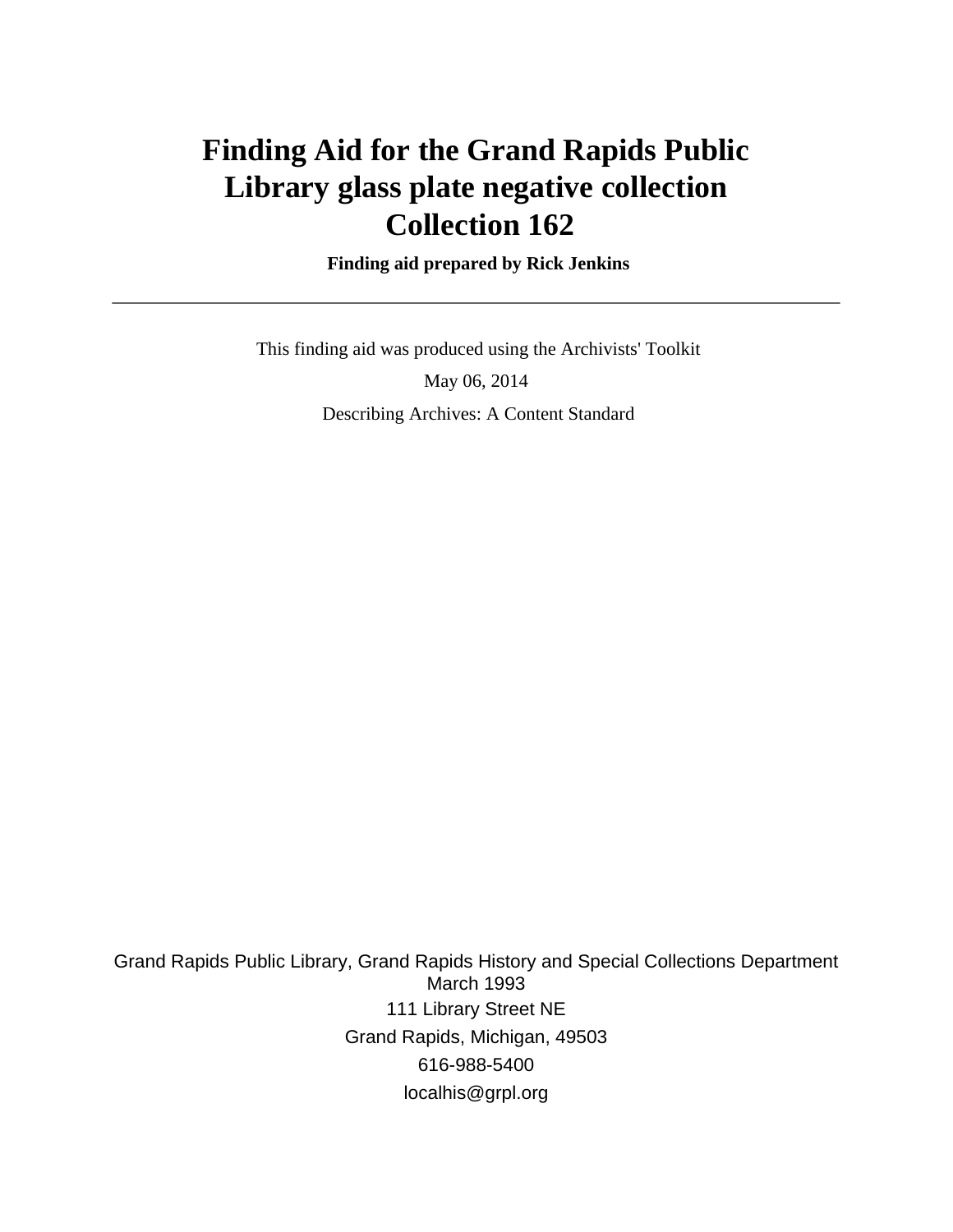## **Table of Contents**

l,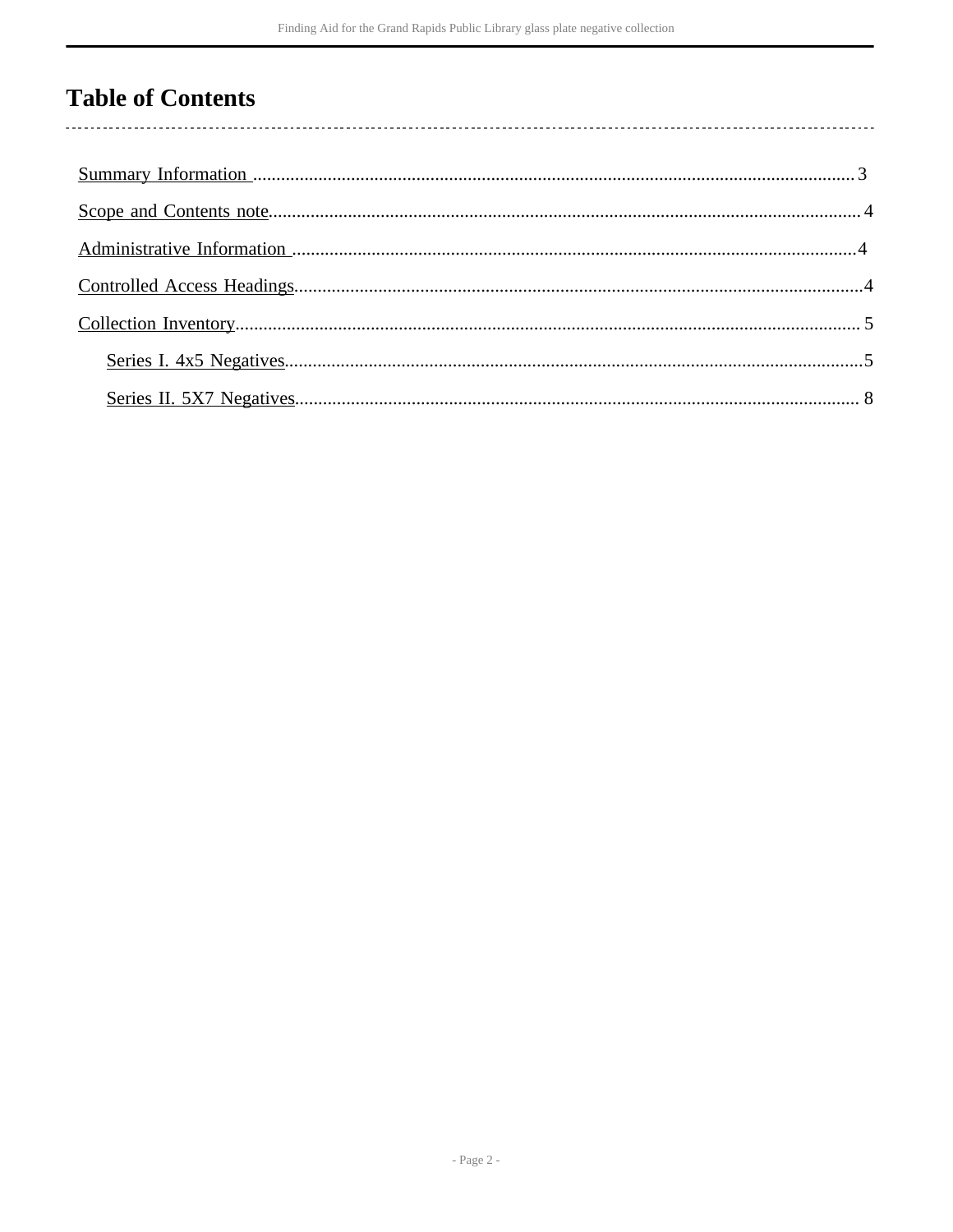## <span id="page-2-0"></span>**Summary Information**

..........................

| <b>Repository</b> | Grand Rapids Public Library, Grand Rapids History and Special<br><b>Collections Department</b>                                                                                                                                                                                                                                                                                                                                                                                      |
|-------------------|-------------------------------------------------------------------------------------------------------------------------------------------------------------------------------------------------------------------------------------------------------------------------------------------------------------------------------------------------------------------------------------------------------------------------------------------------------------------------------------|
| <b>Title</b>      | Grand Rapids Public Library glass plate negative collection                                                                                                                                                                                                                                                                                                                                                                                                                         |
| <b>Date</b>       | circa 1900                                                                                                                                                                                                                                                                                                                                                                                                                                                                          |
| <b>Extent</b>     | 0.71 Linear feet One box                                                                                                                                                                                                                                                                                                                                                                                                                                                            |
| Language          | English                                                                                                                                                                                                                                                                                                                                                                                                                                                                             |
| <b>Abstract</b>   | The Grand Rapids Public Library Glass Plate Negatives Collection<br>contains 40 glass plate negatives, with the bulk of the items showing<br>various people, accompanied also by some places. Many of the portraits<br>are copy negatives from original cabinet cards. Both the date and<br>photographer are unknown. People of note include the following<br>governors: John J. Bagley; Kinsley S. Bingham; Austin Blair; John T.<br>Rich; and, Arthur St.Clair, Hazen S. Pingree. |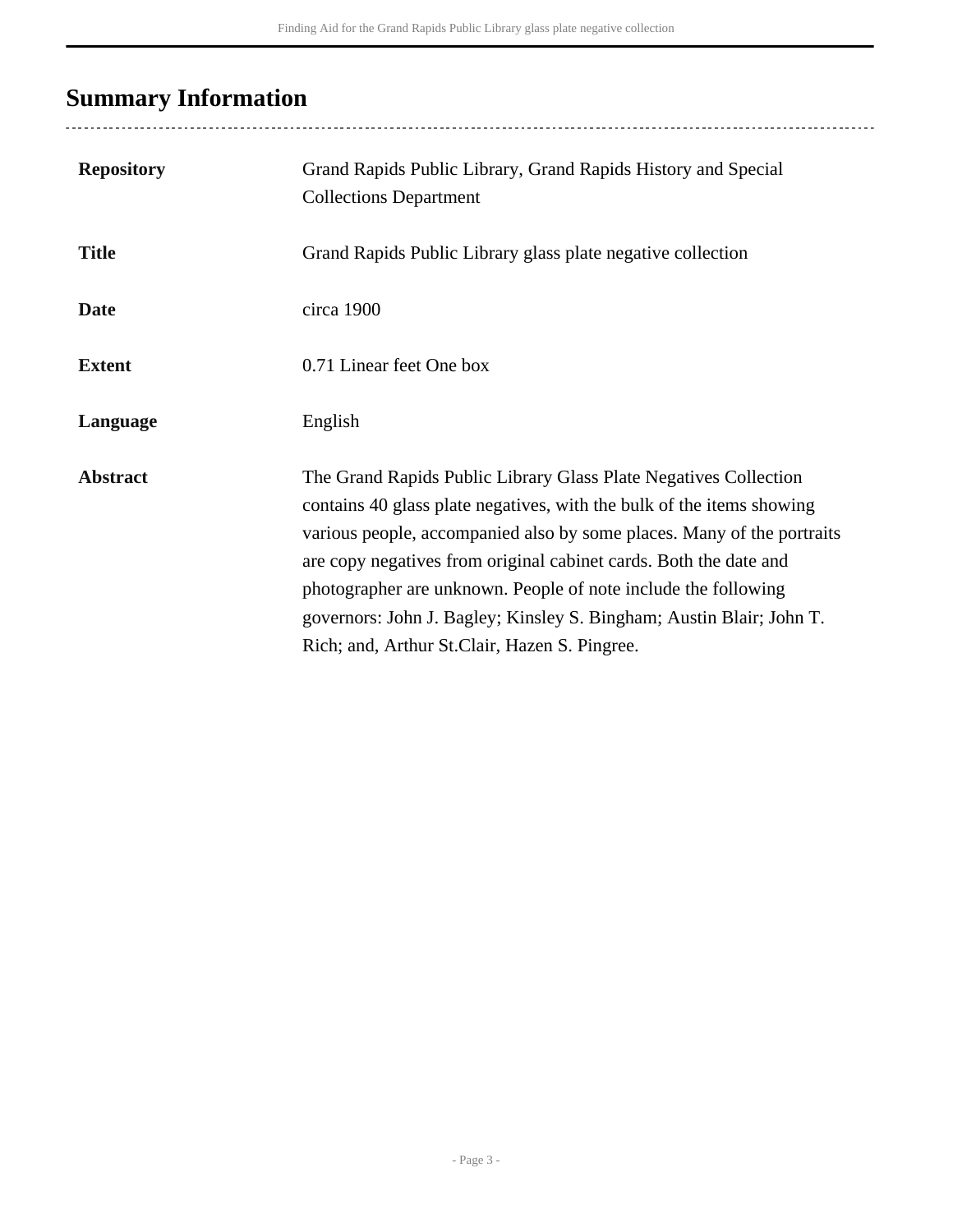## <span id="page-3-0"></span>**Scope and Contents note**

The negatives, arranged both alphabetically and according to size, show various people and places. The places include the hunting lodge of A. Carroll, John Ball Park, and Lincoln Park.

### <span id="page-3-1"></span>**Administrative Information**

### **Publication Information**

Grand Rapids Public Library, Grand Rapids History and Special Collections Department March 1993

#### **Immediate Source of Acquisition note**

Unknown

### <span id="page-3-2"></span>**Controlled Access Headings**

### **Genre(s)**

• photographs

### **Geographic Name(s)**

• Grand Rapids (Mich.) -- History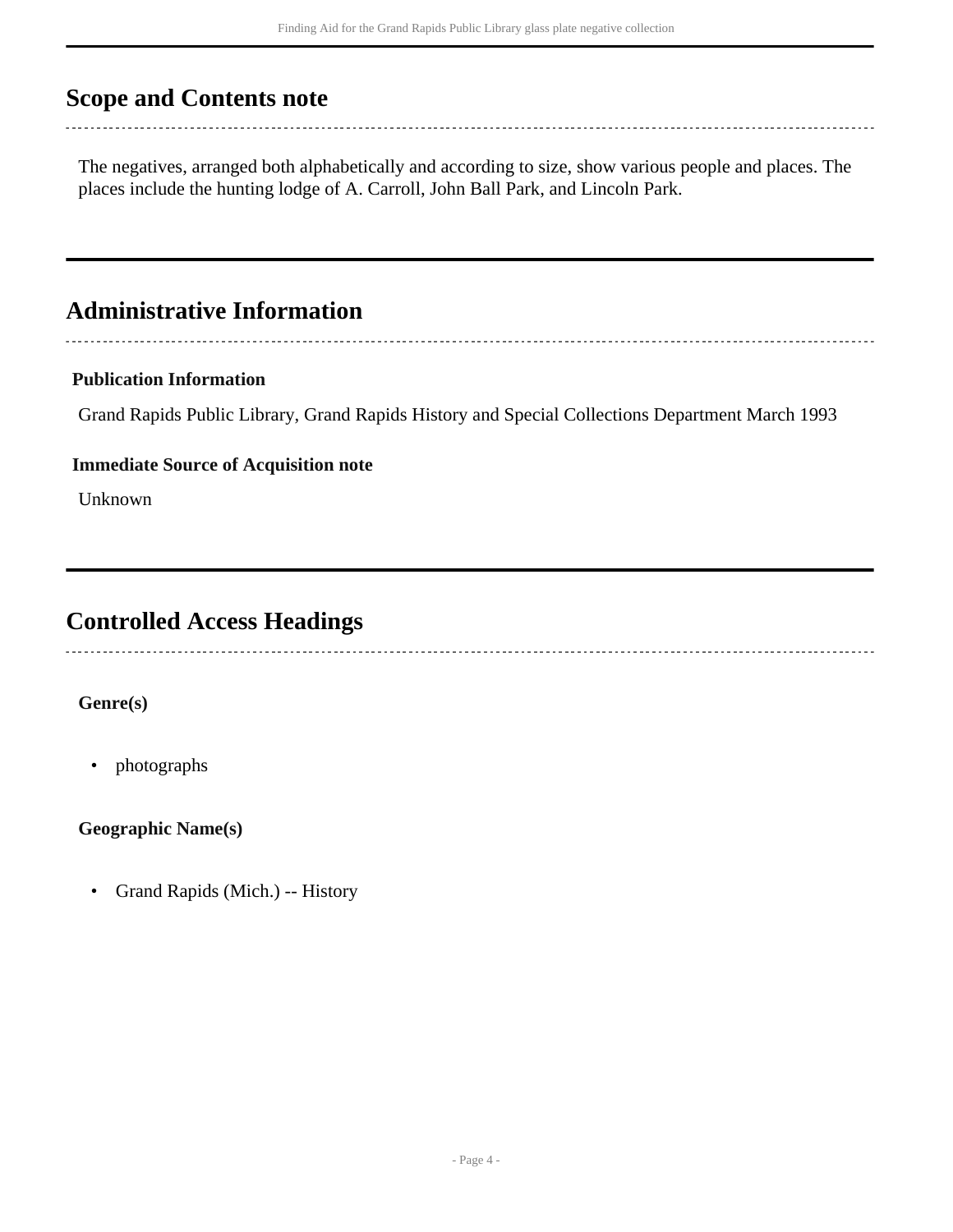## <span id="page-4-0"></span>**Collection Inventory**

<span id="page-4-1"></span>**Series I. 4x5 Negatives** 

|                                | <b>Box</b>   | <b>Folder</b>  |
|--------------------------------|--------------|----------------|
| Hunting lodge of A. Carroll    | $\mathbf 1$  | $1a-1b$        |
| John Ball Park                 | $\mathbf{1}$ | $2 - 3$        |
| Lincoln Park                   | $\mathbf{1}$ | $\overline{4}$ |
| <b>People</b>                  |              |                |
|                                | <b>Box</b>   | Folder         |
| Crosswell, Gov. Chas. M.       | $\mathbf{1}$ | 5              |
| Luce, Governor Cyrus.          | $\mathbf{1}$ | $6\,$          |
| Winans, E.B.                   | $\mathbf{1}$ | $\overline{7}$ |
| Bagley, John J.                | $\mathbf{1}$ | $8\,$          |
| Baldwin, S. L. ??              | $\mathbf{1}$ | 9              |
| <b>Scope and Contents note</b> |              |                |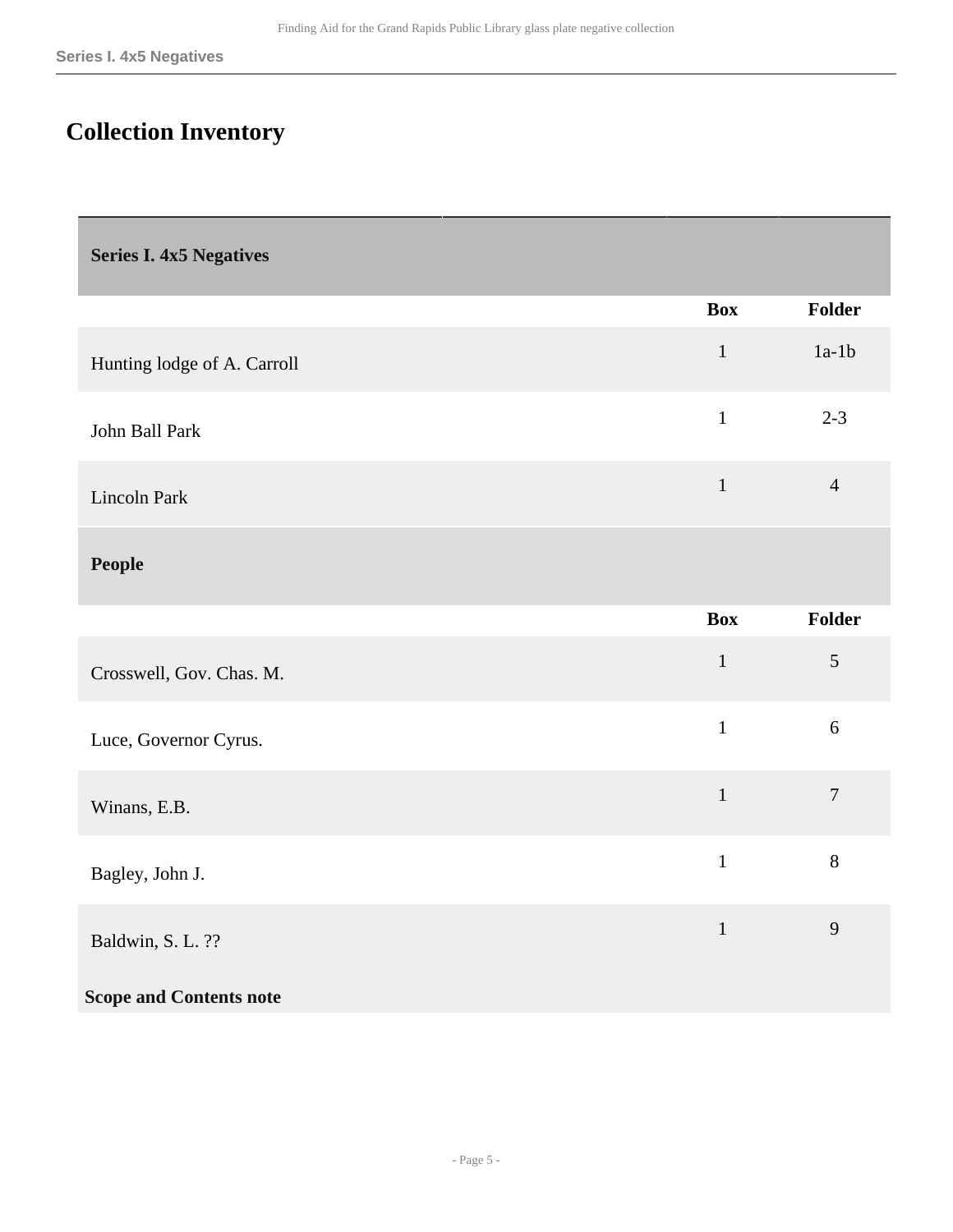| The folder label for this image identifies the man as Gov. S.L. Baldwin.<br>There was a Baldwin who was governor of Michigan, Henry Porter<br>Baldwin, 1814-1892, which may or may not be the man depicted.                                                                                                      |              |    |
|------------------------------------------------------------------------------------------------------------------------------------------------------------------------------------------------------------------------------------------------------------------------------------------------------------------|--------------|----|
| There was also an S.A. Baldwin or S.E. Baldwin who was Governor of<br>Connecticut, which is where Simeon L. Baldwin of Grand Rapids came<br>from. However, this image is not believed to be the Connecticut or the<br>Grand Rapids S.L Baldwin by a family member (or match to 054-22-28 or<br>054-56) 6/23/2008 |              |    |
| Barry, John S.                                                                                                                                                                                                                                                                                                   | $\mathbf{1}$ | 10 |
| Bingham, Kinsley S.                                                                                                                                                                                                                                                                                              | $\mathbf{1}$ | 11 |
| Blair, Austin.                                                                                                                                                                                                                                                                                                   | $\mathbf{1}$ | 12 |
| Burrows, J. C.                                                                                                                                                                                                                                                                                                   | $\mathbf{1}$ | 13 |
| Christiancy, Isaac P.                                                                                                                                                                                                                                                                                            | $\mathbf{1}$ | 14 |
| Couger, Omar D.                                                                                                                                                                                                                                                                                                  | $\mathbf{1}$ | 15 |
| Fairbanks, J. D.                                                                                                                                                                                                                                                                                                 | $\mathbf{1}$ | 16 |
| Felch, Governor A.                                                                                                                                                                                                                                                                                               | $\mathbf{1}$ | 17 |
| Ferry, T. W.                                                                                                                                                                                                                                                                                                     | $\mathbf{1}$ | 18 |
| Fook, Hill H.                                                                                                                                                                                                                                                                                                    | $\mathbf{1}$ | 19 |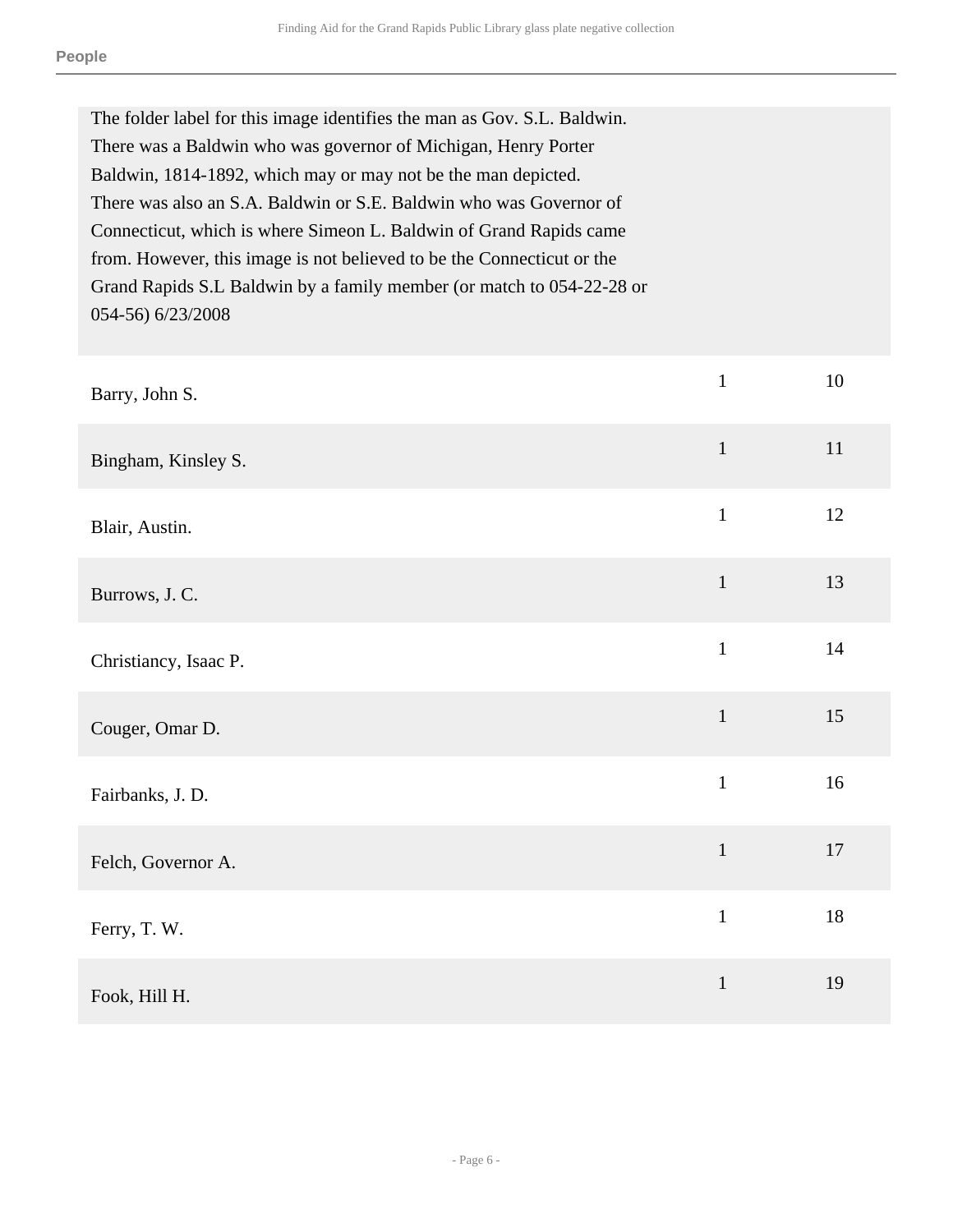| Gordon, Governor.                            | $\mathbf{1}$ | 20 |
|----------------------------------------------|--------------|----|
| Hall, William.                               | $\mathbf{1}$ | 21 |
| Howard, J. M.                                | $\mathbf{1}$ | 22 |
| Howard, William A.                           | $\mathbf{1}$ | 23 |
| Jerome, Governor Davis H.                    | $\mathbf{1}$ | 24 |
| McClelland, R.                               | $\mathbf{1}$ | 25 |
| Mundy, Governor Edward.                      | $\mathbf{1}$ | 26 |
| Parsons, Governor A.                         | $\mathbf{1}$ | 27 |
| Pingree, Hazen S. and Hammond, J.E. [Broken] | $\mathbf{1}$ | 28 |
| Rich, Governor John T.                       | $\mathbf 1$  | 29 |
| St. Clair, Governor Arthur.                  | $\mathbf{1}$ | 30 |
| Stockbridge, Francis B.                      | $\mathbf{1}$ | 31 |
| Walbridge, David S.                          | $\mathbf{1}$ | 32 |
| Winans, E.B. [Broken]                        | $\mathbf{1}$ | 33 |